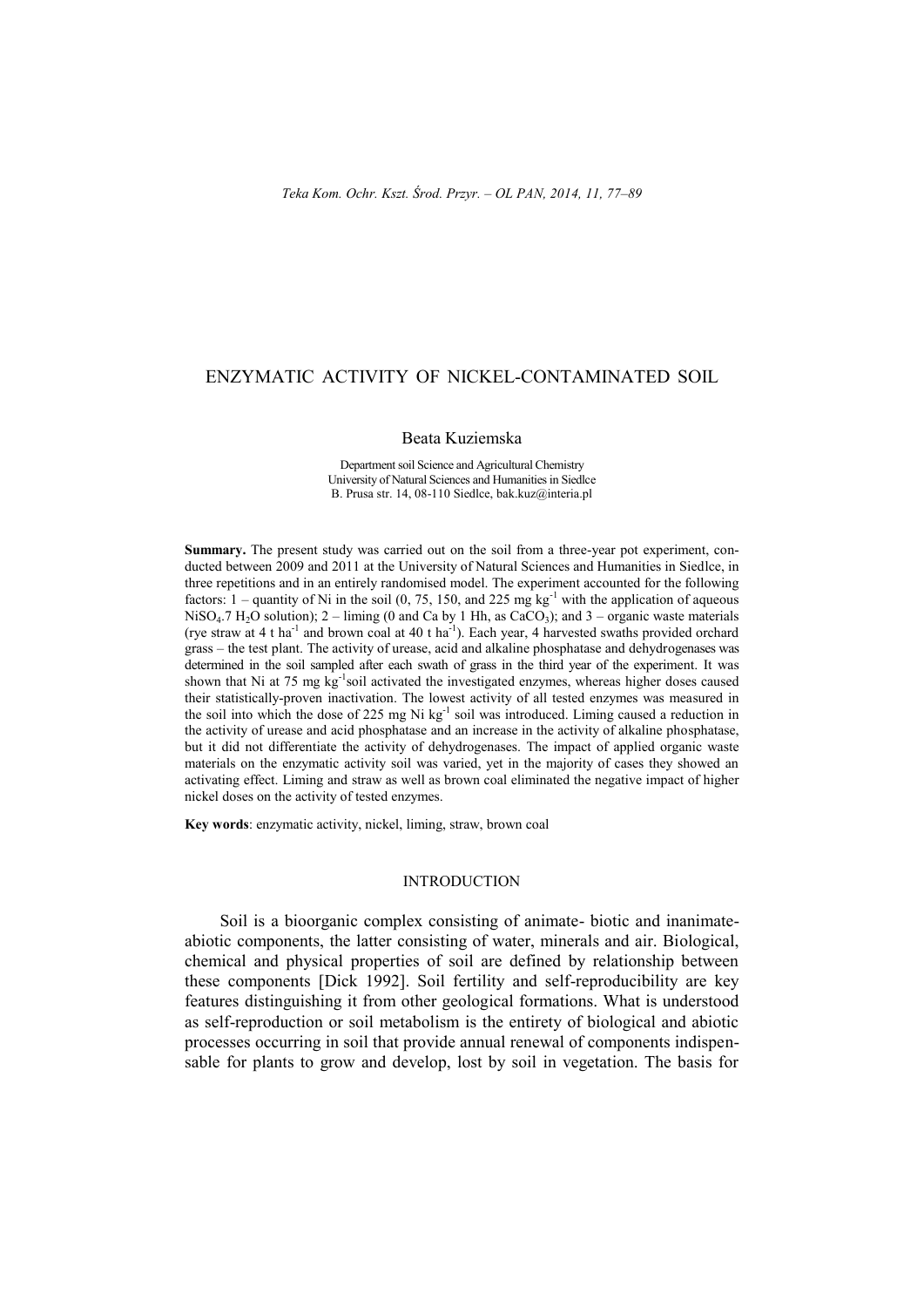soil metabolism are enzymatic reactions which occur in both individual cells soil organisms or directly in soil environment [Russel 1974].

Soil enzymes are actively involved in the metabolism and catalyse processes related to the processing of matter and energy, which occur in soil [Mocek- -Płóciniak 2010]. They constitute natural mediators and catalysts of numerous soil processes, such as: formation and decomposition of humic substances, biological reduction of molecular nitrogen, detoxification of xenobiotics, nitrification and denitrification [Kucharski 1997]. Soil deprived of enzyme producers barrens and becomes a dead rock within a short time.

Since the beginning of last century numerous studies on the relationship between enzymatic activity of the soil, biomass and soil fertility have been conducted [Dickson *et al*. 1975, Zantua and Bremner 1975, Dick 1992]. Based on the enzymatic activity, it is possible to develop soil fertility index, which is defined by Myśków and Kobus [1986] as a function of intensive development of various groups of microorganisms, organic matter content and total sorption capacity of the soil. Enzyme activity is determined by respective properties of the environment, including pH, temperature or substrate concentration. For most enzymes, the temperature optimum of activity is within the range of 30 to 50°C and pH close to neutral.

What is more, a substantial role in enzymatic catalysis is played by inhibitors and activators, which can inhibit enzymatic reaction both reversibly and irreversibly. Similar is the significance soil colloids for the enzymatic activity. Soil colloids bind enzymes reversibly through ion exchange, which may be accompanied by reduction or stimulation of enzymatic activity. As inhibitors of enzymatic reactions many researchers [Mocek-Płuciniak 2010, Kuziemska 2012, Styła and Sawicka 2010] list metals, such as nickel.

The conducted study aimed to determine the impact of liming, organic fertiliser – straw and waste organic material – brown coal on urease, dehydrogenase, acid and alkaline phosphatase activity in soil contaminated with different doses of nickel.

## TEST MATERIAL AND METHODS

The study analysed the soil after a three-year pot experiment, carried out in an experimental facility of the University of Natural Sciences and Humanities in Siedlce, between 2009–2011. The experiment was conducted in the completely randomised system in four repetitions. The following factors were taken into account:

1. soil contamination with nickel: 0, 75, 150 and 225 mg Ni  $kg^{-1}$  soil;

2. liming: 0 Ca (without liming) and Ca according to 1 Hh (liming at a dose calculated according to 1 hydrolytic acidity of the soil);

3. organic fertilising- organic materials: without the use of organic materials (0); rye straw – at a dose of 4 t ha<sup>-1</sup>, or 1.33 g kg<sup>-1</sup> soil; brown coal (derived from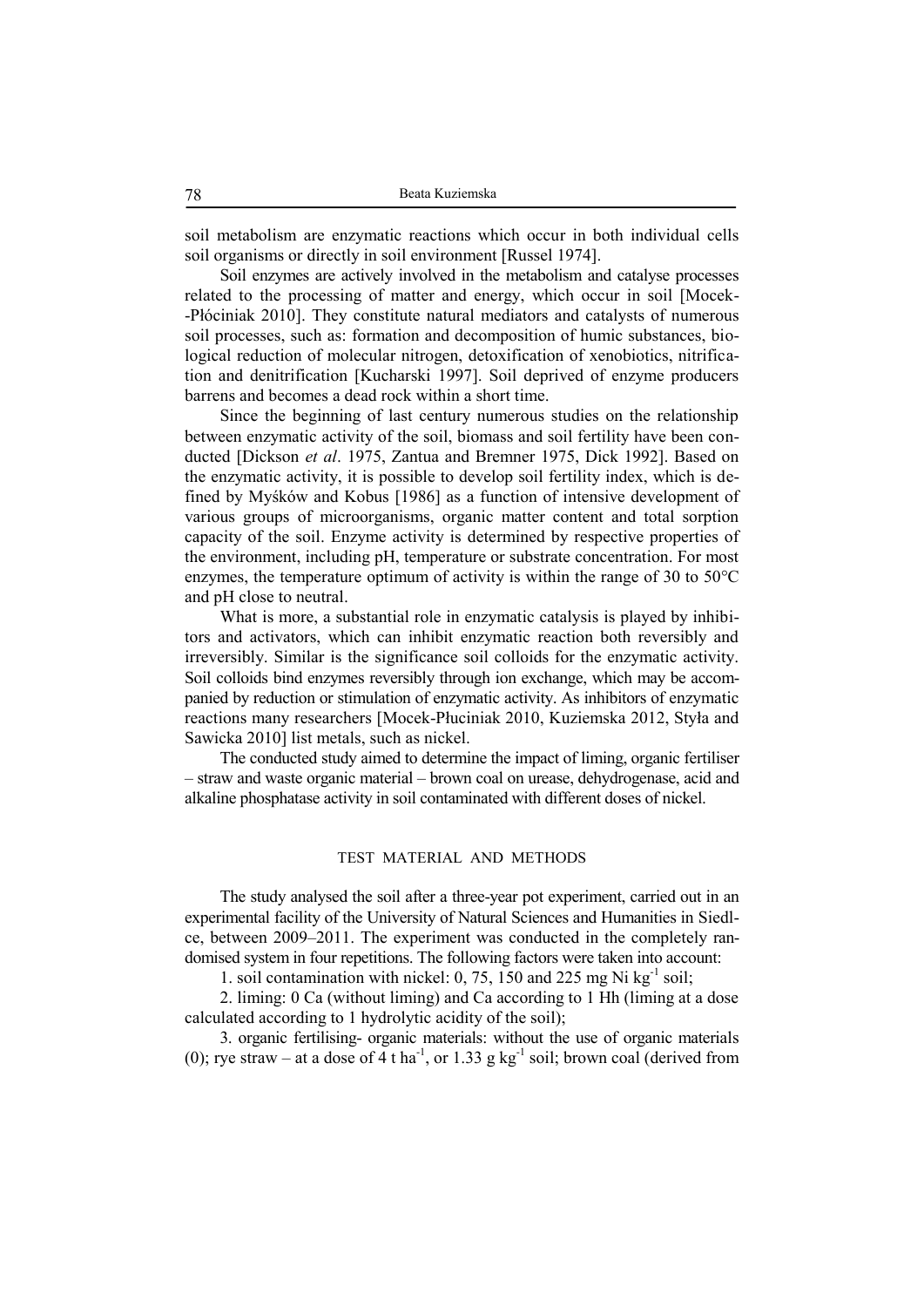coal mines in Turów) – in a dose of 40 t ha<sup>-1</sup>, or 13.3 g kg<sup>-1</sup> soil. The chemical composition of straw and brown coal is presented in Table 1.

|            | <b>Straw</b>                     | Brown coal |  |  |  |  |  |
|------------|----------------------------------|------------|--|--|--|--|--|
| Component  | Contents                         |            |  |  |  |  |  |
|            | - 1<br>dry matter<br>kg<br>g     |            |  |  |  |  |  |
| Dry matter | 850                              | 850        |  |  |  |  |  |
| C          | 432                              | 541        |  |  |  |  |  |
| N          | 4.22                             | 4.0        |  |  |  |  |  |
| P          | 0.64                             | 0.11       |  |  |  |  |  |
| K          | 2.00                             | 0.84       |  |  |  |  |  |
| Ca         | 2.16                             | 5.18       |  |  |  |  |  |
| Mg         | 0.94                             | 2.33       |  |  |  |  |  |
|            | $mg$ kg <sup>-1</sup> dry matter |            |  |  |  |  |  |
| Ni         | 3.84                             | 5.10       |  |  |  |  |  |

Table 1. Chemical composition of organic materials used in pot experiment

Analysed samples contained equal amount of dry substance, *i.e.* 850 g kg<sup>-1</sup>. Rye straw contained higher amount of nitrogen, phosphorus, potassium, zinc, cadmium and lead as compared to brown coal.

Liming (as  $CaCO<sub>3</sub>$ ), the addition of organic waste material (brown coal and rye straw cut into chaff) and a dose of nickel (in the form of an aqueous solution of NiSO<sub>4</sub> · 7 H<sub>2</sub>O) were introduced into the soil in November 2008. In spring 2009, orchard grass (Dactylis glomerata L.) was sown into prepared pots, each with the capacity of 15  $\text{dm}^3$ , containing 10 kg soil. In three years of the study, four suckers (cuts) were collected every 30 days. Soil, with a granulometric composition of loamy sand, was derived from the humus level (0–20 cm) of luvisols. It is characterised by the following properties: pH in 1 mol KCl dm<sup>-3</sup>  $-$ 5.5; total nitrogen content of 0.98 g  $kg^{-1}$ ; organic carbon content of 7.9 g  $kg^{-1}$ ; available phosphorus content of 69 mg kg<sup>-1</sup> soil, available potassium 75 mg kg<sup>-1</sup> soil, overall nickel Ni 5.67 mg kg<sup>-1</sup> soil. During the vegetation season, soil moisture in pots was maintained at 60% of PPW.

In the third year of cultivation, in the soil sampled after each swath of grass the following were determined: urease activity by Hoffman and Teicher method [1961] based on the colorimetric determination of ammonia formed after enzymatic hydrolysis of urea, the activity of acid and alkaline phosphatase using Tabatabai and Bremner method [1969] based on the colorimetric determination of p-nitrophenol resulting from the hydrolysis of 4-nitrophenyl phosphate disodium salt*,* dehydrogenase activity by Casida *et al*. [1964]. The results of the study were statistically developed by analysis of variance using F-Fisher-Snedecor distribution according to the program FR Anal.var 4.1, whereas  $NIR<sub>0.05</sub>$  value was calculated by Tukey test. To determine the relationship between the studied traits, linear correlation analysis was additionally performed.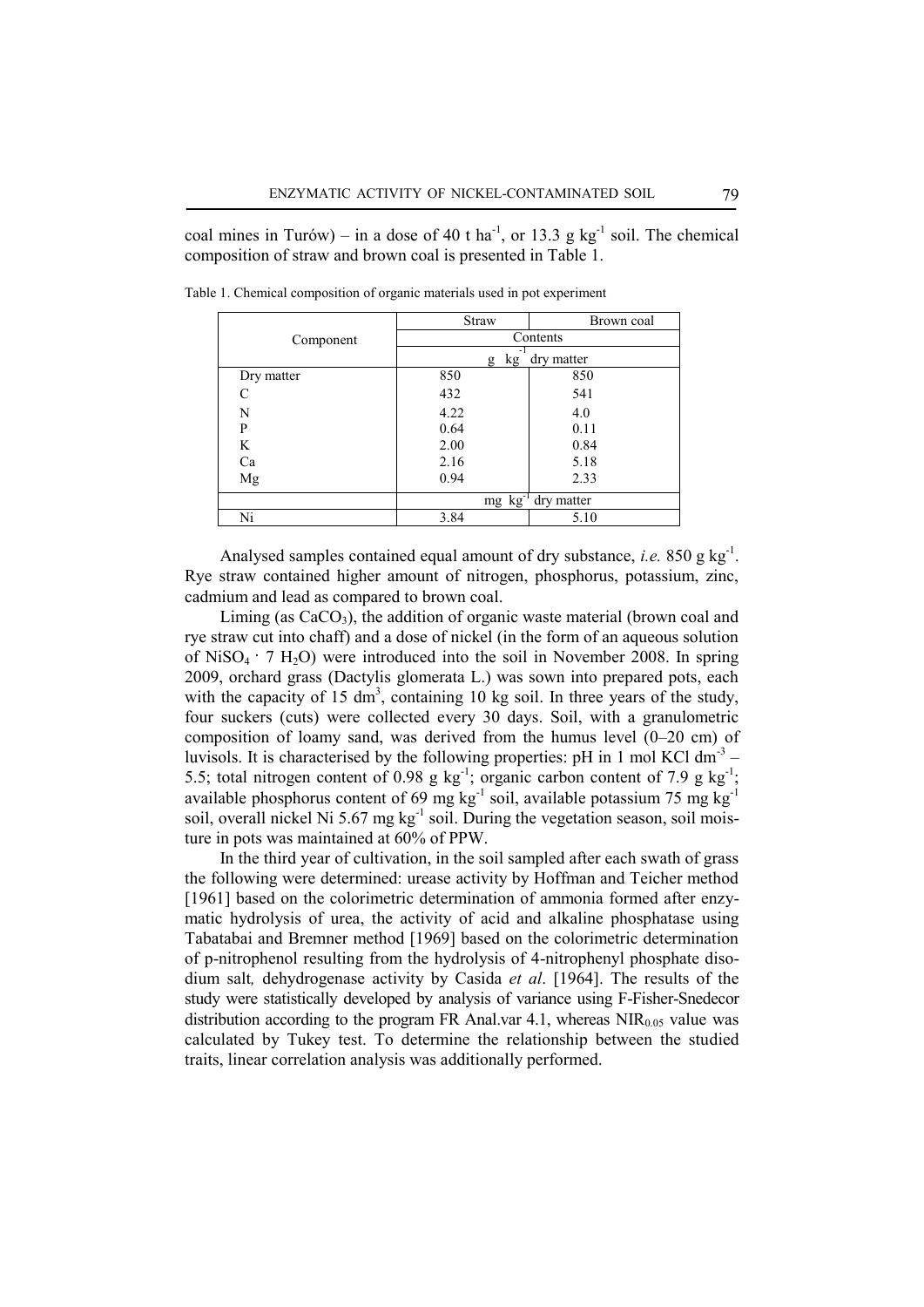### RESULTS AND DISCUSSION

Variable environmental conditions, including pH, organic matter and heavy metal content, modify the enzymatic activity soil [Moreno *et al*. 2003, Smejkalova *et al*. 2003, Cheng and Zhiping 2007, Kalembasa and Kuziemska 2008, 2010].

The conducted study demonstrated a significant impact of varied amounts of nickel in the soil, liming and the use of straw and brown coal on urease, acid and alkaline phosphatase, as well as dehydrogenase.

The average urease activity in the analysed soil ranged from 9.83 to 12.59 mg of N-NH<sub>4</sub>  $\text{kg}^{-1}$  h<sup>-1</sup> and depended not only on factors considered in the experiment, but also on the sampling date (Tab. 2). The highest mean activity of the analysed enzyme was determined in soil sampled after swath II (12.25 mg N-NH<sub>4</sub> kg<sup>-1</sup> h<sup>-1</sup>), and the lowest after swath IV (10.42 mg N-NH<sub>4</sub>  $kg^{-1} h^{-1}$ ). Introduction of nickel at a lowest dose  $(75 \text{ mg Ni kg}^{-1} \text{ soil})$  to soil resulted in a significant activation of urease, whereas higher doses  $-150$  and 225 mg Ni kg<sup>-1</sup> soil, resulted in its significant deactivation. This phenomenon was observed in both control objects (without the use of liming and waste organic materials) and when liming and straw or brown coal treatment was carried out. This relationship has been demonstrated in studies conducted previously [Kalembasa and Kuziemska 2008], or indicated by other authors [Wyszkowska and Wyszkowski 2004].

Liming has caused decrease in analysed enzyme activity in the soil sampled after swaths I, II, IV, however, only in the objects where waste organic material was used. Urease activity in soil was stimulated by straw and brow coal, however, significance of differences between samples and control objects was indicated only in straw. A beneficial impact of waste organic material on soil enzymatic activity was demonstrated by Krzywy-Gawrońska *et al*. [2008] in their study. Activity of dehydrogenases, which ranged (on average) between 1.10 to 1.39 mol TPF  $\cdot$  kg<sup>-1</sup>.  $h^{-1}$  and was the highest in the soil sampled after I swath and the lowest (average of 16 %) in the soil sampled after swath IV, is shown in Table 3.

Similarly to the previously discussed urease, highest average dehydrogenases activity was determined in the soil where the amount of  $75 \text{ mg kg}^{-1}$  of Ni was added. With the further increase in the amount of nickel in the soil, activity of these enzymes was significantly reduced. No effect of liming on the discussed feature was demonstrated in the study. Similar results were obtained in previous studies [Kuziemska 2012]. The results are not consistent with those obtained by Wyszkowska *et al*. [2006], where a significant increase in the activity of dehydrogenases with increasing pH was shown. Discrepancies should be associated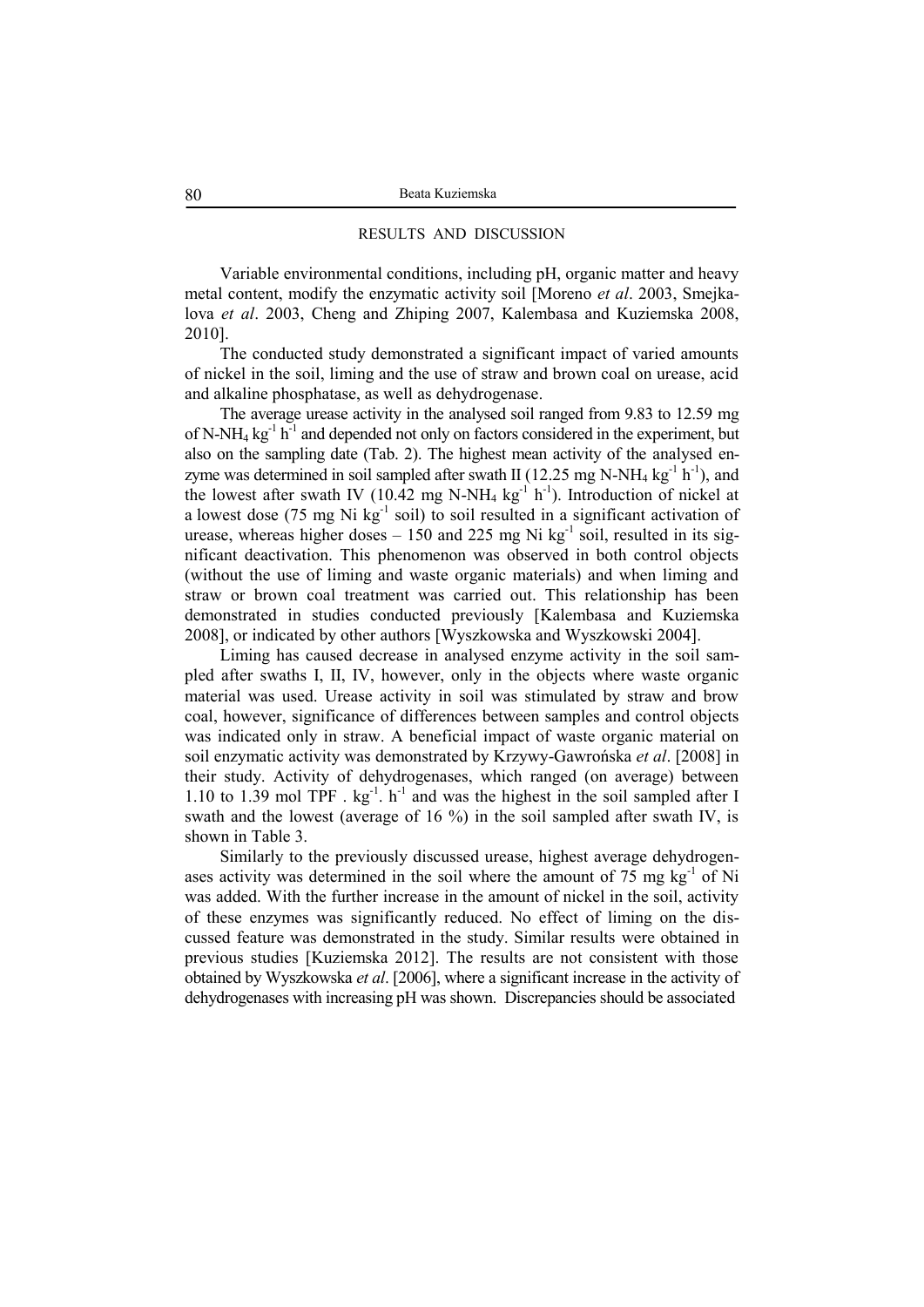| Liming                      |              |          |       | 0 Ca                                |       |                | Liming according to 1 Hh            |                |       |               |       |                |
|-----------------------------|--------------|----------|-------|-------------------------------------|-------|----------------|-------------------------------------|----------------|-------|---------------|-------|----------------|
| Fertilisation<br>Swath      |              |          |       | Doses of nickel<br>$(mg kg-1 soil)$ |       | Means          | Doses of nickel<br>$(mg kg-1 soil)$ |                |       |               | Means | Means          |
|                             |              | $\theta$ | 75    | 150                                 | 225   |                | $\theta$                            | 75             | 150   | 225           |       |                |
|                             |              | 10.91    | 13.76 | 10.18                               | 8.56  | 10.85          | 10.78                               | 11.64          | 10.06 | 9.97          | 10.61 | 10.73          |
| Without organic             | $\mathbf{I}$ | 13.21    | 14.17 | 10.72                               | 9.06  | 11.79          | 12.97                               | 14.10          | 10.36 | 9.90          | 11.83 | 11.81          |
| fertilisation               | III          | 11.06    | 11.18 | 10.14                               | 9.14  | 10.38          | 11.00                               | 10.73          | 10.57 | 10.00         | 10.57 | 10.48          |
|                             | IV           | 10.07    | 10.18 | 9.41                                | 8.97  | 9.66           | 10.43                               | 10.05          | 9.75  | 9.83          | 10.01 | 9.83           |
| Means                       |              | 11.31    | 12.32 | 10.11                               | 8.93  | 10.67          | 11.29                               | 11.63          | 10.18 | 9.92          | 10.76 | 10.71          |
|                             | I            | 12.17    | 14.29 | 12.63                               | 9.98  | 12.27          | 11.40                               | 13.42          | 10.41 | 10.39         | 11.40 | 11.84          |
| Straw                       | $\mathbf{I}$ | 14.17    | 14.94 | 11.96                               | 9.99  | 12.76          | 13.54                               | 14.13          | 11.93 | 10.08         | 12.42 | 12.59          |
|                             | Ш            | 11.56    | 11.70 | 10.64                               | 10.00 | 10.98          | 11.33                               | 11.71          | 10.31 | 10.13         | 10.87 | 10.92          |
|                             | IV           | 11.56    | 11.44 | 10.59                               | 9.95  | 10.88          | 11.70                               | 11.33          | 10.90 | 10.19         | 11.03 | 10.95          |
| Means                       |              | 12.36    | 13.09 | 11.45                               | 9.98  | 11.82          | 11.99                               | 12.65          | 10.89 | 10.20         | 11.43 | 11.57          |
|                             | I            | 11.12    | 13.95 | 11.30                               | 10.34 | 11.68          | 11.04                               | 12.84          | 10.87 | 10.15         | 11.22 | 11.45          |
| Brown coal                  | $\mathbf{I}$ | 13.63    | 13.59 | 12.27                               | 11.31 | 12.70          | 13.23                               | 13.42          | 11.25 | 10.09         | 11.99 | 12.35          |
|                             | Ш            | 11.55    | 11.71 | 10.12                               | 9.90  | 10.82          | 11.06                               | 11.41          | 10.15 | 10.06         | 10.67 | 10.74          |
|                             | IV           | 10.80    | 10.96 | 10.10                               | 9.71  | 10.39          | 10.74                               | 11.03          | 10.66 | 10.02         | 10.61 | 10.50          |
| Means                       |              | 11.77    | 12.55 | 10.95                               | 10.31 | 11.40          | 11.52                               | 12.17          | 10.73 | 10.08         | 11.12 | 11.26          |
| Mean in experiment          |              | 11.81    | 12.65 | 10.84                               | 9.74  | 11.26          | 11.60                               | 12.15          | 10.60 | 10.07         | 11.10 | 11.18          |
|                             |              |          |       |                                     |       |                |                                     |                |       |               |       |                |
|                             |              |          |       |                                     |       | Swath I        |                                     | Swath II       |       | Swath III     |       | Swath IV       |
| $LSD0.05$ for:              |              |          |       |                                     |       |                |                                     |                |       |               |       |                |
| doses of nickel             |              |          |       |                                     |       | 0.636<br>0.336 |                                     | 0.425<br>0.225 |       | 0.373<br>n.i. |       | 0.387<br>0.206 |
| liming<br>organic materials |              |          |       |                                     |       | 0.498          |                                     | 0.333          |       | 0.292         |       | 0.304          |
|                             |              |          |       |                                     |       |                |                                     |                |       |               |       |                |

Table 2. Urease activity in soil (mg N-NH<sub>4</sub> kg<sup>-1</sup> h<sup>-1</sup>)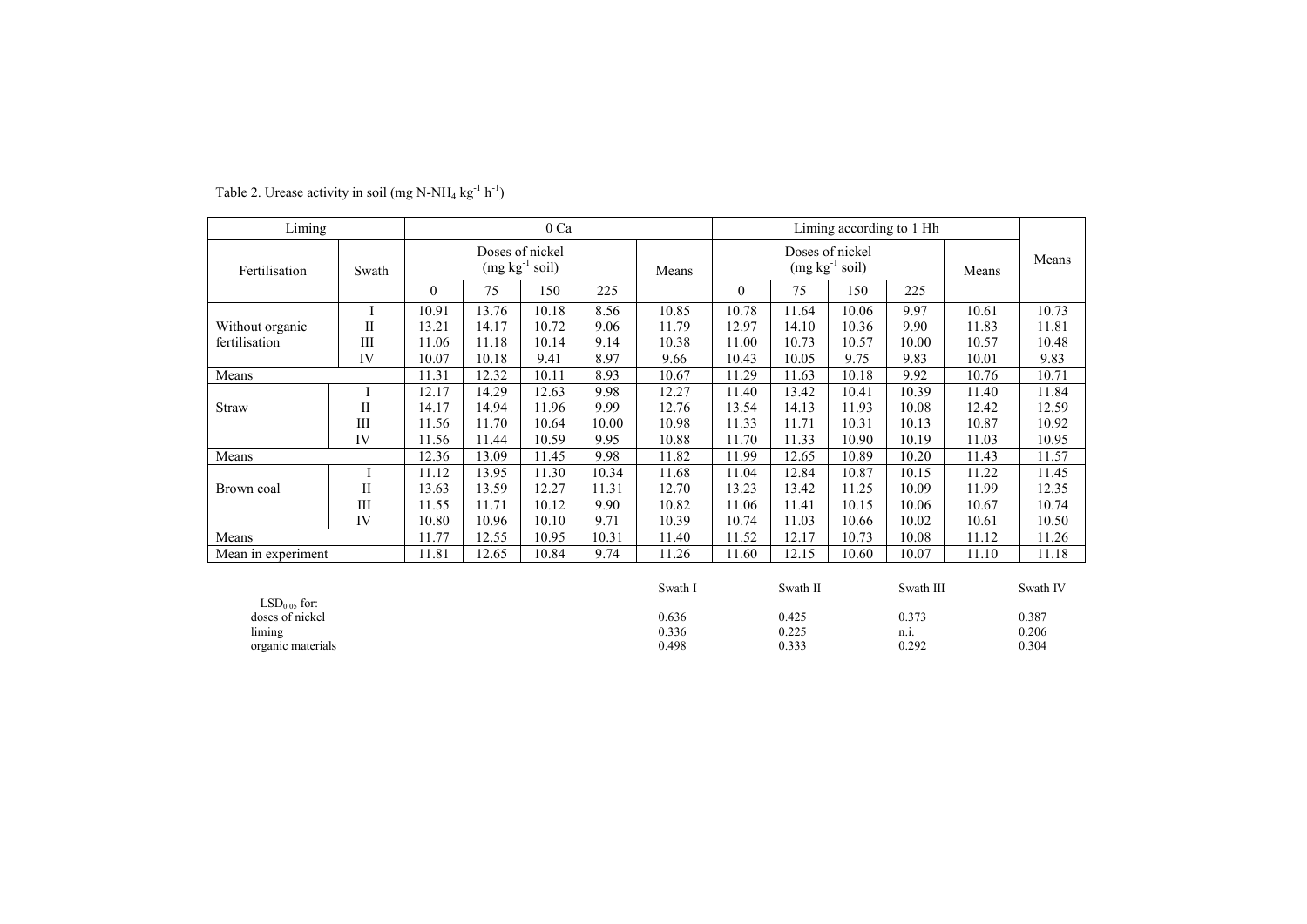| Liming             | 0 Ca           |                                     |      |      |       |                                     | Liming to according 1 Hh |          |      |           |       |          |
|--------------------|----------------|-------------------------------------|------|------|-------|-------------------------------------|--------------------------|----------|------|-----------|-------|----------|
| Fertilization      | Swath          | Doses of nickel<br>$(mg kg-1 soil)$ |      |      | Means | Doses of nickel<br>$(mg kg-1 soil)$ |                          |          |      | Means     | Means |          |
|                    |                | $\overline{0}$                      | 75   | 150  | 225   |                                     | $\theta$                 | 75       | 150  | 225       |       |          |
|                    |                | 1.32                                | 1.66 | 1.24 | 1.15  | 1.39                                | 1.48                     | 1.61     | 1.27 | 1.18      | 1.39  | 1.39     |
| Without organic    | $\mathbf{I}$   | 1.31                                | 1.53 | 1.11 | 1.07  | 1.25                                | 1.29                     | 1.52     | 1.14 | 1.08      | 1.26  | 1.25     |
| fertilisation      | $\mathbf{III}$ | 1.15                                | 1.23 | 1.13 | 1.10  | 1.15                                | 1.20                     | 1.27     | 1.10 | 1.09      | 1.17  | 1.16     |
|                    | IV             | 1.14                                | 1.19 | 1.07 | 1.05  | 1.11                                | 1.18                     | 1.18     | 1.11 | 1.10      | 1.14  | 1.13     |
| Means              |                | 1.28                                | 1.40 | 1.14 | 1.09  | 1.23                                | 1.29                     | 1.39     | 1.13 | 1.11      | 1.23  | 1.23     |
|                    | I              | 1.48                                | 1.57 | 1.34 | 1.18  | 1.39                                | 1.45                     | 1.54     | 1.34 | 1.20      | 1.38  | 1.39     |
| <b>Straw</b>       | П              | 1.38                                | 1.50 | 1.24 | 1.11  | 1.31                                | 1.30                     | 1.40     | 1.19 | 1.15      | 1.26  | 1.28     |
|                    | $\mathbf{III}$ | 1.20                                | 1.24 | 1.14 | 1.09  | 1.17                                | 1.22                     | 1.28     | 1.19 | 1.10      | 1.20  | 1.18     |
|                    | IV             | 1.21                                | 1.27 | 1.11 | 1.10  | 1.17                                | 1.20                     | 1.27     | 1.17 | 1.12      | 1.19  | 1.18     |
| Means              |                | 1.32                                | 1.39 | 1.21 | 1.12  | 1.26                                | 1.29                     | 1.37     | 1.22 | 1.14      | 1.26  | 1.26     |
|                    | Ι              | 1.41                                | 1.45 | 1.25 | 1.15  | 1.31                                | 1.33                     | 1.49     | 1.27 | 1.14      | 1.31  | 1.31     |
| Brown coal         | $\mathbf{H}$   | 1.36                                | 1.39 | 1.22 | 1.10  | 1.27                                | 1.28                     | 1.45     | 1.25 | 1.09      | 1.27  | 1.27     |
|                    | III            | 1.15                                | 1.21 | 1.10 | 1.06  | 1.13                                | 1.20                     | 1.22     | 1.17 | 1.13      | 1.18  | 1.15     |
|                    | IV             | 1.09                                | 1.15 | 1.05 | 1.07  | 1.09                                | 1.11                     | 1.19     | 1.10 | 1.07      | 1.12  | 1.10     |
| Means              |                | 1.25                                | 1.30 | 1.15 | 1.09  | 1.20                                | 1.23                     | 1.34     | 1.20 | 1.11      | 1.22  | 1.21     |
| Mean in experiment |                | 1.28                                | 1.36 | 1.17 | 1.10  | 1.23                                | 1.27                     | 1.37     | 1.18 | 1.12      | 1.23  | 1.23     |
|                    |                |                                     |      |      |       |                                     |                          |          |      |           |       |          |
|                    |                |                                     |      |      |       | Swath I                             |                          | Swath II |      | Swath III |       | Swath IV |
| $LSD0.05$ for:     |                |                                     |      |      |       |                                     |                          |          |      |           |       |          |
| doses of nickel    |                |                                     |      |      |       | 0.074                               |                          | 0.077    |      | 0.077     |       | 18.587   |
| liming             |                |                                     |      |      |       | N.I.                                |                          | N.I.     |      | N.I.      |       | N.I.     |
| organic materials  |                |                                     |      |      |       | 0.058                               |                          | n.i.     |      | N.I.      |       | n.i.     |

# Table 3. Dehydrogenase activity in soil (mmol TPF  $kg^{-1} h^{-1}$ )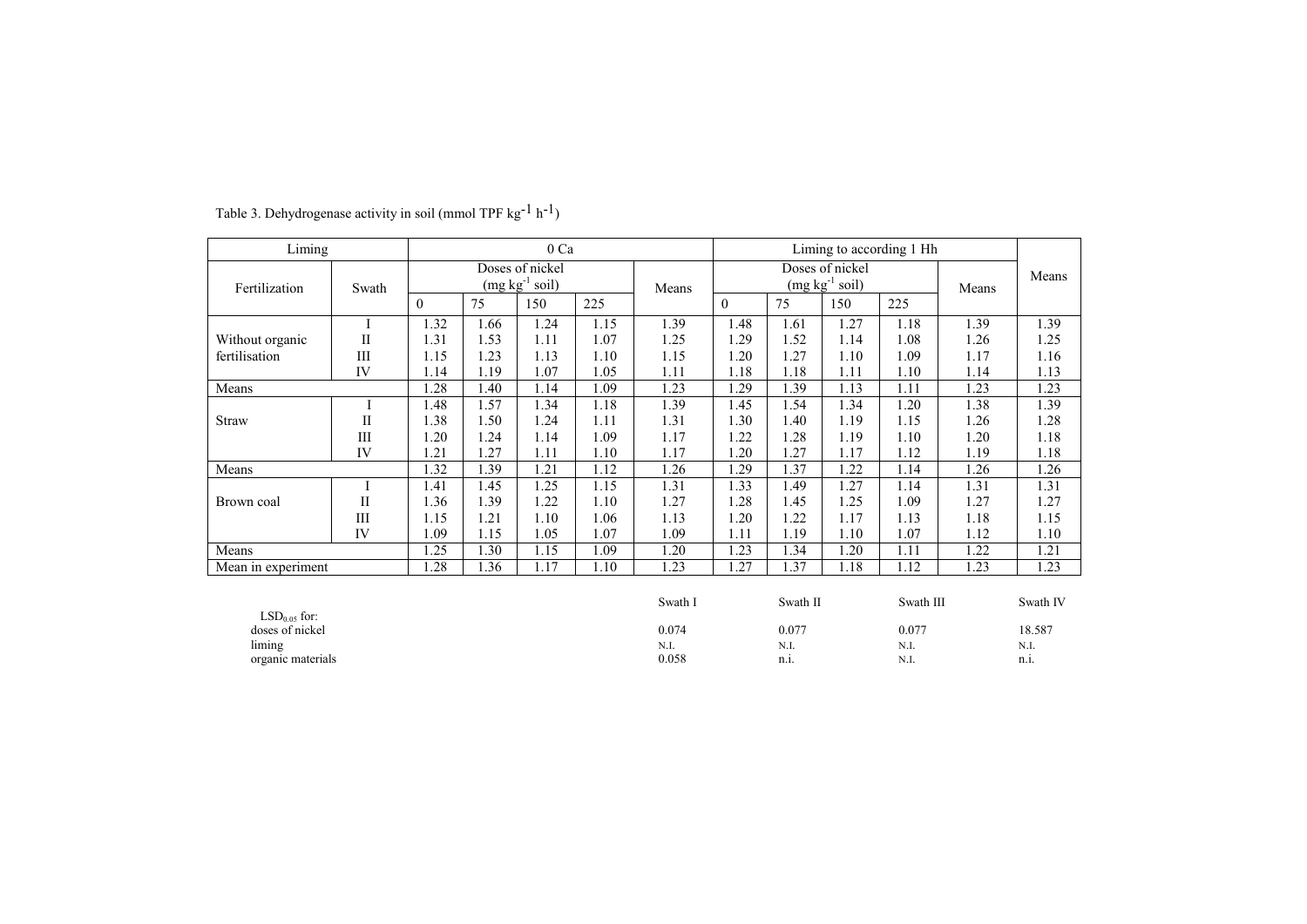with the fact that in the present study liming treatment was carried out nearly 4 years before sampling therefore its effect might be unnoticeable. Only for soil samples after swath I (brown coal deactivated dehydrogenases) and after swath IV has the influence of organic materials been demonstrated, in those samples the inactivating effect of brown coal and activating effect of straw was also marked.

Average activity of acid phosphatase in the tested soil ranged from 0.60 to  $0.77$  mmol PNP kg<sup>-1</sup> h<sup>-1</sup> and depended heavily on all the factors tested in the experiment, moreover, it was also dependent on sampling date (Tab. 4). The highest average activity of this enzyme was determined in the soil sampled in the second period and the smallest in soil sampled in the last one. The effect of increasing amounts of nickel in the soil on the discussed feature was comparable to the effects on, previously discussed, urease and dehydrogenases. Nickel incorporated into the soil, in the amount of  $75 \text{ mg Ni kg}^{-1}$  soil, stimulated acid phosphatase activity and higher doses resulted in a significant decrease of the activity, this observation is consistent with the results obtained from experiments conducted prior to the present study [Kalembasa and Kuziemska 2008] as well as obtained by Wyszkowska and Wyszkowski [2004]. Soil sampled from the objects limed after second, third and fourth swath, showed significantly lower activity of the discussed enzyme in comparison to the soil sampled from the objects that were not limed, as confirmed by the study of Koper *et al*. [2004]. Simultaneously there was no effect of liming on the discussed feature in the soil sampled in the first period. In soils where organic material was used, significantly higher activity of acid phosphatase than in soils sampled from control objects was confirmed; simultaneously the effect of straw was more stimulating than effect of brown coal.

Table 5 presents the activity of alkaline phosphatase, ranging from 0.39 to 0.50 mmol PNP  $\text{kg}^{-1}$  h<sup>-1</sup>, which was not dependent on the date of sampling. The effect of increasing amounts of nickel in soil on the discussed feature was analogous to the enzymes discussed before. It was also shown that the soil sampled from limed objects, after swath I, II and IV, had significantly higher alkaline phosphatase activity relative to the not limed soil. Both organic materials – straw and brown coal, used in the pot experiment, stimulated alkaline phosphatase activity in the analysed soil.

The statistical analysis revealed significant correlations between studied traits in the analysed soil (Tab. 6), which is confirmed by high values of correlation coefficients.

In the summary of the conducted study it should be stated that all the factors considered in the experiment, *i.e.* varied amount of nickel in the soil, liming and organic materials: straw and brown coal, significantly modified the activity of urease, dehydrogenases, acid and alkaline phosphatase in the soil sampled after successive swaths of orchard grass. Introduction of 75 mg Ni kg<sup>-1</sup> soil into the soil resulted in a significant increase in the activity of the enzymes, whereas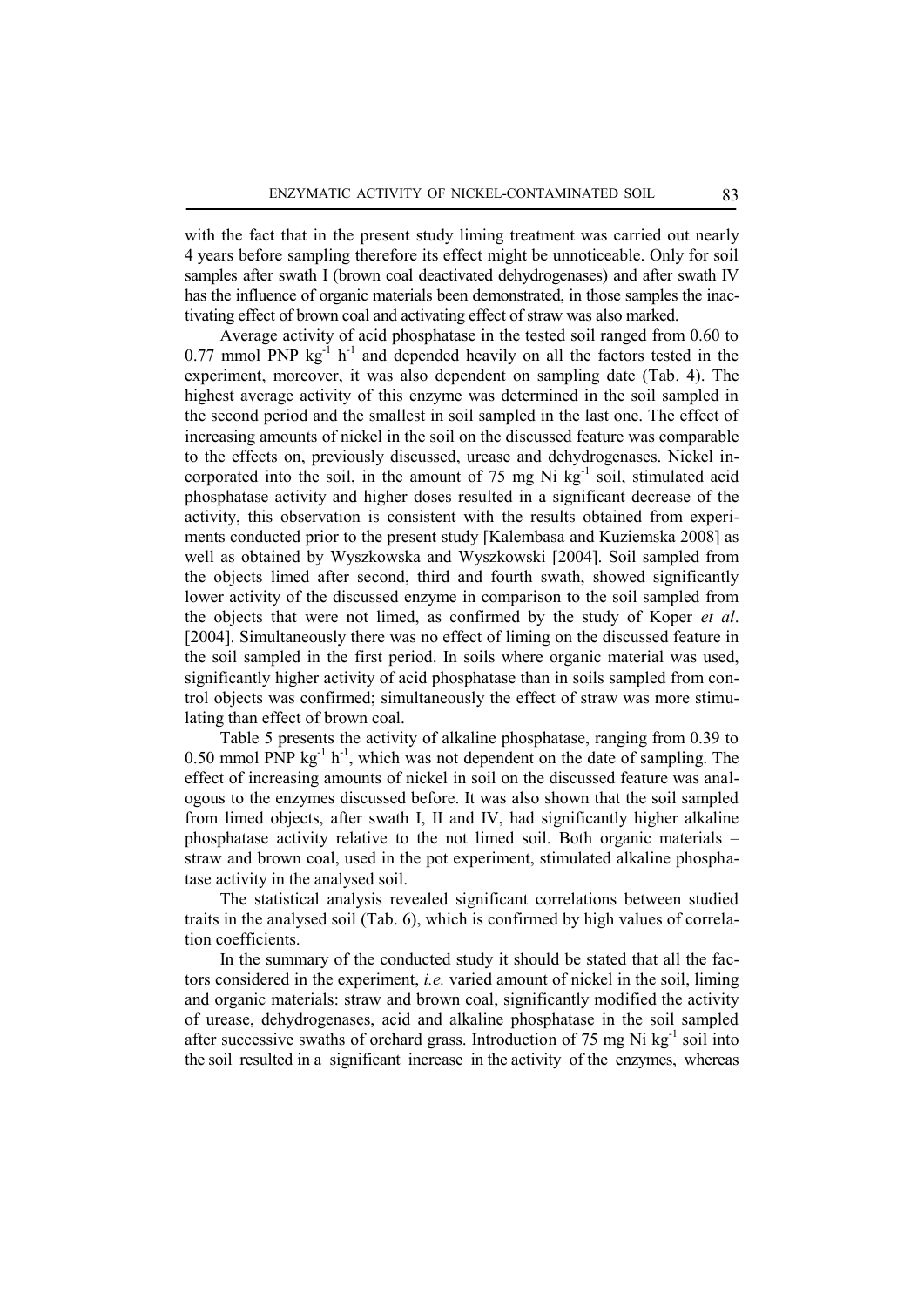| Liming             |        |          |      | 0 Ca             |      |       |                 | Liming to according 1 Hh |                  |      |       |       |
|--------------------|--------|----------|------|------------------|------|-------|-----------------|--------------------------|------------------|------|-------|-------|
|                    |        |          |      | Doses of nickel  |      |       | Doses of nickel |                          |                  |      |       | Means |
| Fertilization      | Swaths |          |      | $(mg kg-1 soil)$ |      | Means |                 |                          | $(mg kg-1 soil)$ |      | Means |       |
|                    |        | $\theta$ | 75   | 150              | 225  |       | $\Omega$        | 75                       | 150              | 225  |       |       |
|                    |        | 0.71     | 0.75 | 0.60             | 0.50 | 0.64  | 0.63            | 0.70                     | 0.62             | 0.56 | 0.63  | 0.63  |
| Without<br>organic | П      | 0.77     | 0.79 | 0.66             | 0.56 | 0.69  | 0.70            | 0.73                     | 0.61             | 0.60 | 0.66  | 0.67  |
| fertilisation      | Ш      | 0.70     | 0.73 | 0.60             | 0.57 | 0.65  | 0.57            | 0.69                     | 0.60             | 0.60 | 0.61  | 0.63  |
|                    | IV     | 0.61     | 0.67 | 0.74             | 0.52 | 0.63  | 0.57            | 0.61                     | 0.58             | 0.55 | 0.58  | 0.60  |
| Means              |        | 0.70     | 0.73 | 0.65             | 0.54 | 0.65  | 0.62            | 0.68                     | 0.60             | 0.58 | 0.62  | 0.63  |
|                    |        | 0.80     | 0.81 | 0.74             | 0.65 | 0.75  | 0.75            | 0.77                     | 0.73             | 0.67 | 0.73  | 0.74  |
| <b>Straw</b>       | П      | 0.82     | 0.84 | 0.75             | 0.70 | 0.78  | 0.81            | 0.80                     | 0.73             | 0.68 | 0.75  | 0.77  |
|                    | III    | 0.79     | 0.82 | 0.74             | 0.59 | 0.73  | 0.71            | 0.75                     | 0.76             | 0.61 | 0.71  | 0.72  |
|                    | IV     | 0.75     | 0.79 | 0.73             | 0.63 | 0.72  | 0.72            | 0.73                     | 0.69             | 0.64 | 0.70  | 0.71  |
| Means              |        | 0.79     | 0.81 | 0.74             | 0.64 | 0.75  | 0.75            | 0.76                     | 0.73             | 0.65 | 0.72  | 0.74  |
|                    |        | 0.73     | 0.80 | 0.69             | 0.62 | 0.71  | 0.67            | 0.74                     | 0.65             | 0.64 | 0.67  | 0.69  |
| Brown coal         | П      | 0.78     | 0.81 | 0.73             | 0.70 | 0.75  | 0.71            | 0.75                     | 0.70             | 0.69 | 0.71  | 0.73  |
|                    | Ш      | 0.70     | 0.80 | 0.73             | 0.66 | 0.72  | 0.71            | 0.78                     | 0.71             | 0.67 | 0.72  | 0.72  |
|                    | IV     | 0.76     | 0.77 | 0.66             | 0.61 | 0.70  | 0.69            | 0.71                     | 0.69             | 0.63 | 0.68  | 0.69  |
| Means              |        | 0.74     | 0.80 | 0.70             | 0.64 | 0.72  | 0.69            | 0.74                     | 0.69             | 0.66 | 0.69  | 0.71  |
| Mean in experiment |        | 0.74     | 0.78 | 0.70             | 0.61 | 0.71  | 0.69            | 0.73                     | 0.67             | 0.62 | 0.68  | 0.69  |

Table 4. Acid phosphatase activity in soil (mmol PNP kg<sup>-1</sup> h<sup>-1</sup>)

|                   | Swath 1  | Swath II | Swath III | Swath IV |
|-------------------|----------|----------|-----------|----------|
| $LSD0.05$ for:    |          |          |           |          |
| doses of nickel   | 0.043    | 0.033    | 0.022     | 0.036    |
| liming            | $n_{.1}$ | 0.017    | 0.012     | 0.019    |
| organic materials | 0.034    | 0.026    | 0.018     | 0.028    |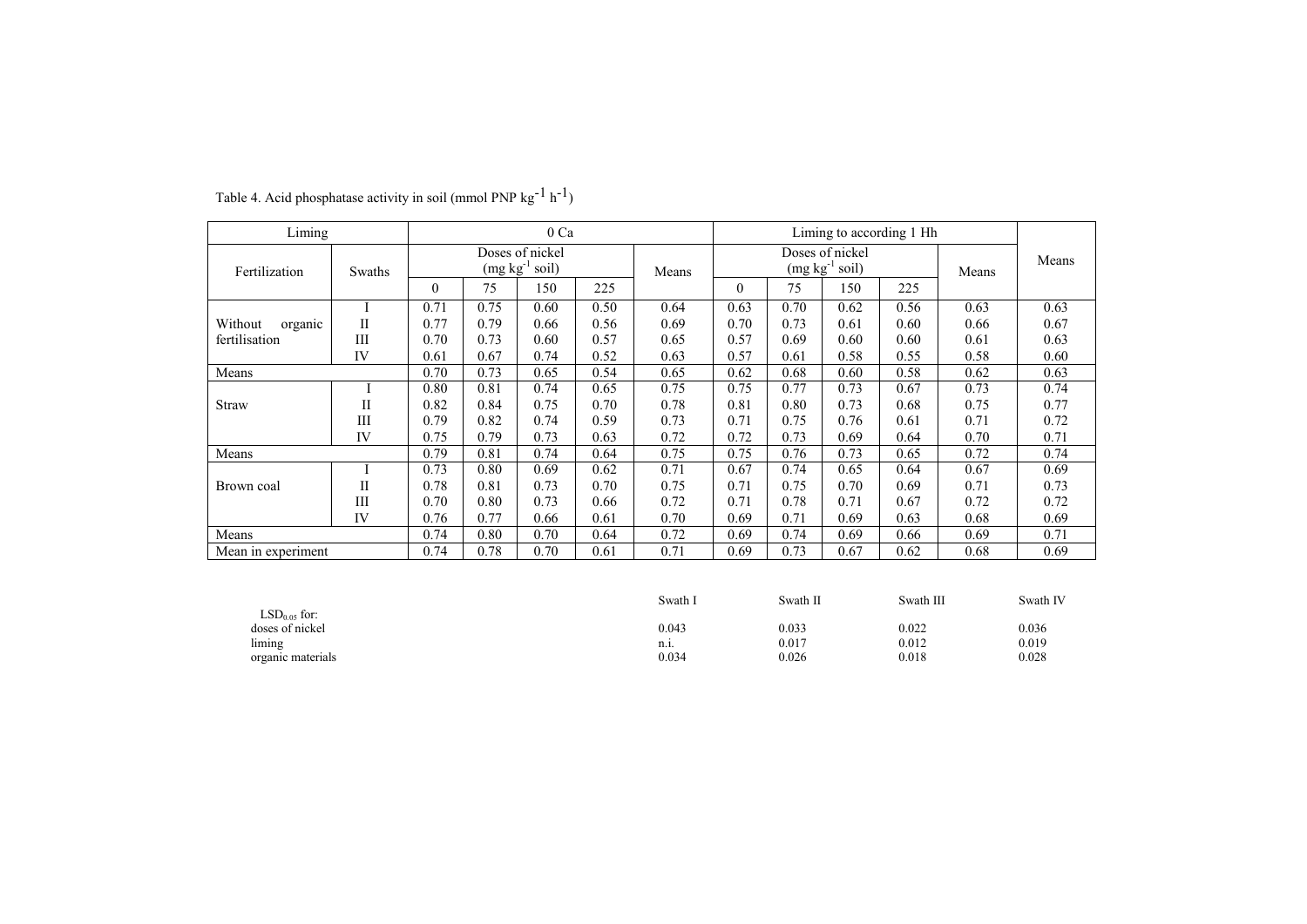| Liming             | 0 Ca         |                                     |      |      |       |                                     | Liming to according 1 Hh |          |      |           |       |          |
|--------------------|--------------|-------------------------------------|------|------|-------|-------------------------------------|--------------------------|----------|------|-----------|-------|----------|
| Fertilisation      | Swaths       | Doses of nickel<br>$(mg kg-1 soil)$ |      |      | Means | Doses of nickel<br>$(mg kg-1 soil)$ |                          |          |      | Means     | Means |          |
|                    |              | $\theta$                            | 75   | 150  | 225   |                                     | $\theta$                 | 75       | 150  | 225       |       |          |
|                    | I            | 0.44                                | 0.45 | 0.34 | 0.34  | 0.39                                | 0.46                     | 0.48     | 0.9  | 0.36      | 0.42  | 0.41     |
| Without organic    | $\mathbf{I}$ | 0.39                                | 0.43 | 0.35 | 0.36  | 0.38                                | 0.42                     | 0.48     | 0.38 | 0.38      | 0.41  | 0.40     |
| fertilisation      | III          | 0.35                                | 0.46 | 0.41 | 0.37  | 0.40                                | 0.43                     | 0.49     | 0.42 | 0.40      | 0.43  | 0.42     |
|                    | IV           | 0.38                                | 0.43 | 0.39 | 0.30  | 0.37                                | 0.43                     | 0.47     | 0.41 | 0.34      | 0.41  | 0.39     |
| Means              |              | 0.39                                | 0.44 | 0.37 | 0.34  | 0.39                                | 0.43                     | 0.48     | 0.40 | 0.37      | 0.42  | 0.40     |
|                    | Ι            | 0.42                                | 0.53 | 0.42 | 0.38  | 0.044                               | 0.55                     | 0.52     | 0.45 | 0.41      | 0.48  | 0.46     |
| <b>Straw</b>       | $\mathbf{I}$ | 0.47                                | 0.52 | 0.40 | 0.37  | 0.44                                | 0.54                     | 0.54     | 0.44 | 0.41      | 0.48  | 0.46     |
|                    | III          | 0.52                                | 0.59 | 0.43 | 0.41  | 0.49                                | 0.55                     | 0.61     | 0.47 | 0.43      | 0.51  | 0.50     |
|                    | IV           | 0.48                                | 0.50 | 0.40 | 0.37  | 0.44                                | 0.47                     | 0.55     | 0.42 | 0.42      | 0.46  | 0.45     |
| Means              |              | 0.47                                | 0.53 | 0.41 | 0.38  | 0.45                                | 0.53                     | 0.55     | 0.44 | 0.42      | 0.48  | 0.47     |
|                    | Ι            | 0.41                                | 0.50 | 0.42 | 0.37  | 0.42                                | 0.50                     | 0.53     | 0.43 | 0.42      | 0.47  | 0.44     |
| Brown coal         | $\mathbf{I}$ | 0.43                                | 0.52 | 0.41 | 0.37  | 0.43                                | 0.51                     | 0.53     | 0.44 | 0.40      | 0.47  | 0.45     |
|                    | Ш            | 0.47                                | 0.49 | 0.41 | 0.45  | 0.45                                | 0.50                     | 0.52     | 0.45 | 0.44      | 0.48  | 0.46     |
|                    | IV           | 0.44                                | 0.46 | 0.40 | 0.40  | 0.42                                | 0.46                     | 0.51     | 0.43 | 0.42      | 0.45  | 0.44     |
| Means              |              | 0.44                                | 0.49 | 0.41 | 0.40  | 0.43                                | 0.49                     | 0.52     | 0.44 | 0.42      | 0.47  | 0.45     |
| Mean in experiment |              | 0.43                                | 0.49 | 0.40 | 0.37  | 0.42                                | 0.48                     | 0.52     | 0.43 | 0.40      | 0.46  | 0.44     |
|                    |              |                                     |      |      |       |                                     |                          |          |      |           |       |          |
|                    |              |                                     |      |      |       | Swath I                             |                          | Swath II |      | Swath III |       | Swath IV |
| $LSD0.05$ for:     |              |                                     |      |      |       |                                     |                          |          |      |           |       |          |
| doses of nickel    |              |                                     |      |      |       | 0.044                               |                          | 0.043    |      | 0.065     |       | 0.045    |
| liming             |              |                                     |      |      |       | 0.023                               |                          | 0.023    |      | n.i.      |       | 0.024    |
| organic materials  |              |                                     |      |      |       | 0.035                               |                          | 0.034    |      | 0.051     |       | 0.036    |

Table 5. Alkaline phosphatase activity in soil (mmol PNP kg<sup>-1</sup> h<sup>-1</sup>)

organic materials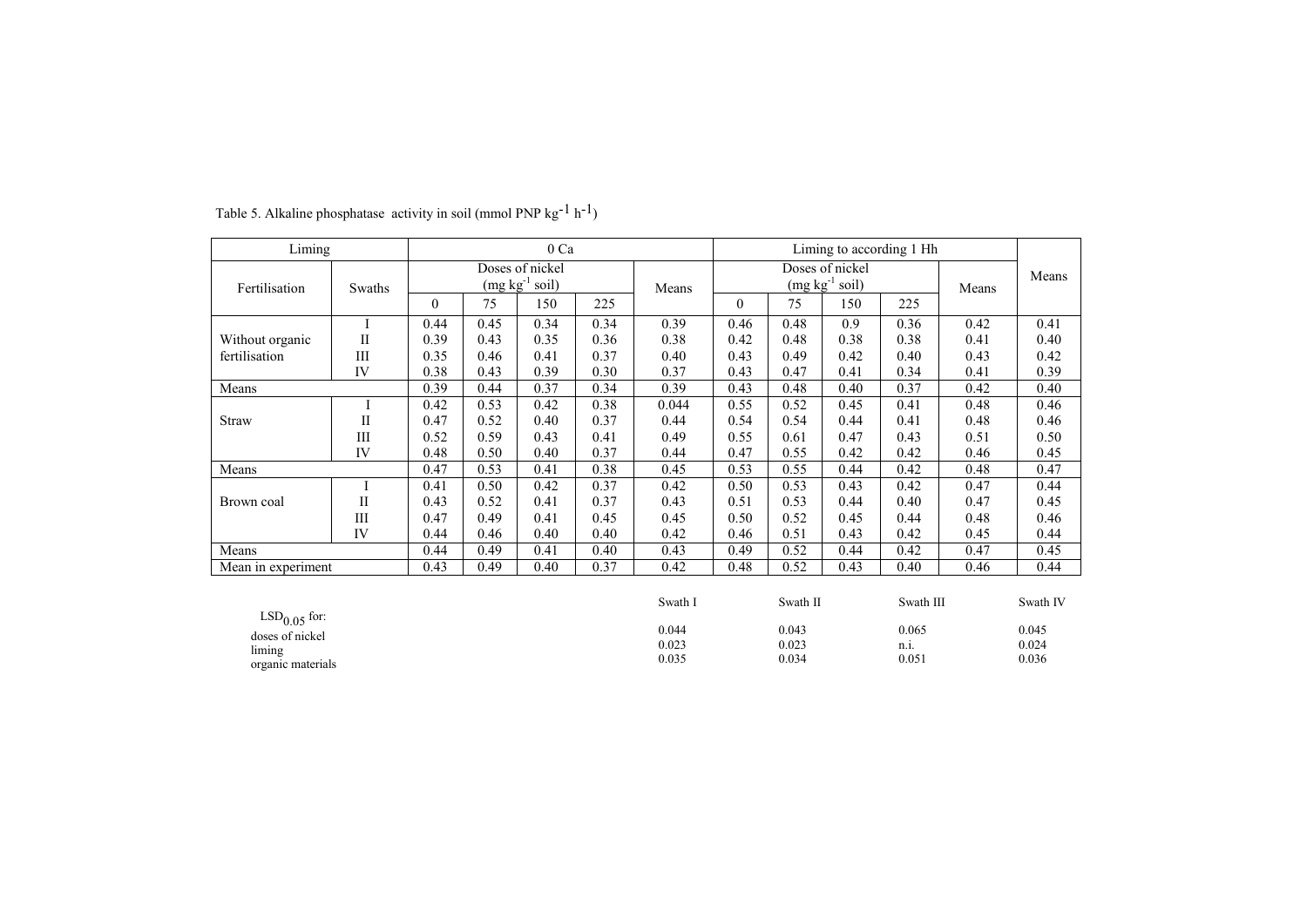| Parameters           | Urease    | Acid phosphatase | Alkaline phosphatase | Dehydrogenase |  |  |  |  |  |  |  |  |
|----------------------|-----------|------------------|----------------------|---------------|--|--|--|--|--|--|--|--|
|                      | Swath I   |                  |                      |               |  |  |  |  |  |  |  |  |
| Urease               |           |                  |                      |               |  |  |  |  |  |  |  |  |
| Acid phosphatase     | $0.863**$ |                  |                      |               |  |  |  |  |  |  |  |  |
| Alkaline phosphatase | $0.714**$ | $0.735**$        |                      |               |  |  |  |  |  |  |  |  |
| Dehydrogenase        | $0.771**$ | $0.733**$        | $0.715**$            |               |  |  |  |  |  |  |  |  |
|                      | Swath II  |                  |                      |               |  |  |  |  |  |  |  |  |
| Urease               |           |                  |                      |               |  |  |  |  |  |  |  |  |
| Acid phosphatase     | $0.877**$ |                  |                      |               |  |  |  |  |  |  |  |  |
| Alkaline phosphatase | $0.767**$ | $0.703**$        |                      |               |  |  |  |  |  |  |  |  |
| Dehydrogenase        | $0.926**$ | $0.776**$        | $0.738**$            |               |  |  |  |  |  |  |  |  |
|                      | Swath III |                  |                      |               |  |  |  |  |  |  |  |  |
| Urease               |           |                  |                      |               |  |  |  |  |  |  |  |  |
| Acid phosphatase     | $0.689**$ |                  |                      |               |  |  |  |  |  |  |  |  |
| Alkaline phosphatase | $0.716**$ | $0.669**$        |                      |               |  |  |  |  |  |  |  |  |
| Dehydrogenase        | $0.762**$ | $0.624**$        | $0.763**$            |               |  |  |  |  |  |  |  |  |
|                      | Swath IV  |                  |                      |               |  |  |  |  |  |  |  |  |
| Urease               |           |                  |                      |               |  |  |  |  |  |  |  |  |
| Acid phosphatase     | $0.740**$ |                  |                      |               |  |  |  |  |  |  |  |  |
| Alkaline phosphatase | $0.815**$ | $0.667**$        |                      |               |  |  |  |  |  |  |  |  |
| Dehydrogenase        | $0.746**$ | $0.440*$         | $0.779**$            |               |  |  |  |  |  |  |  |  |

Table 6. Correlation coefficients between soil parameters

 $*$  p = 0.05

\*\*  $p = 0.01$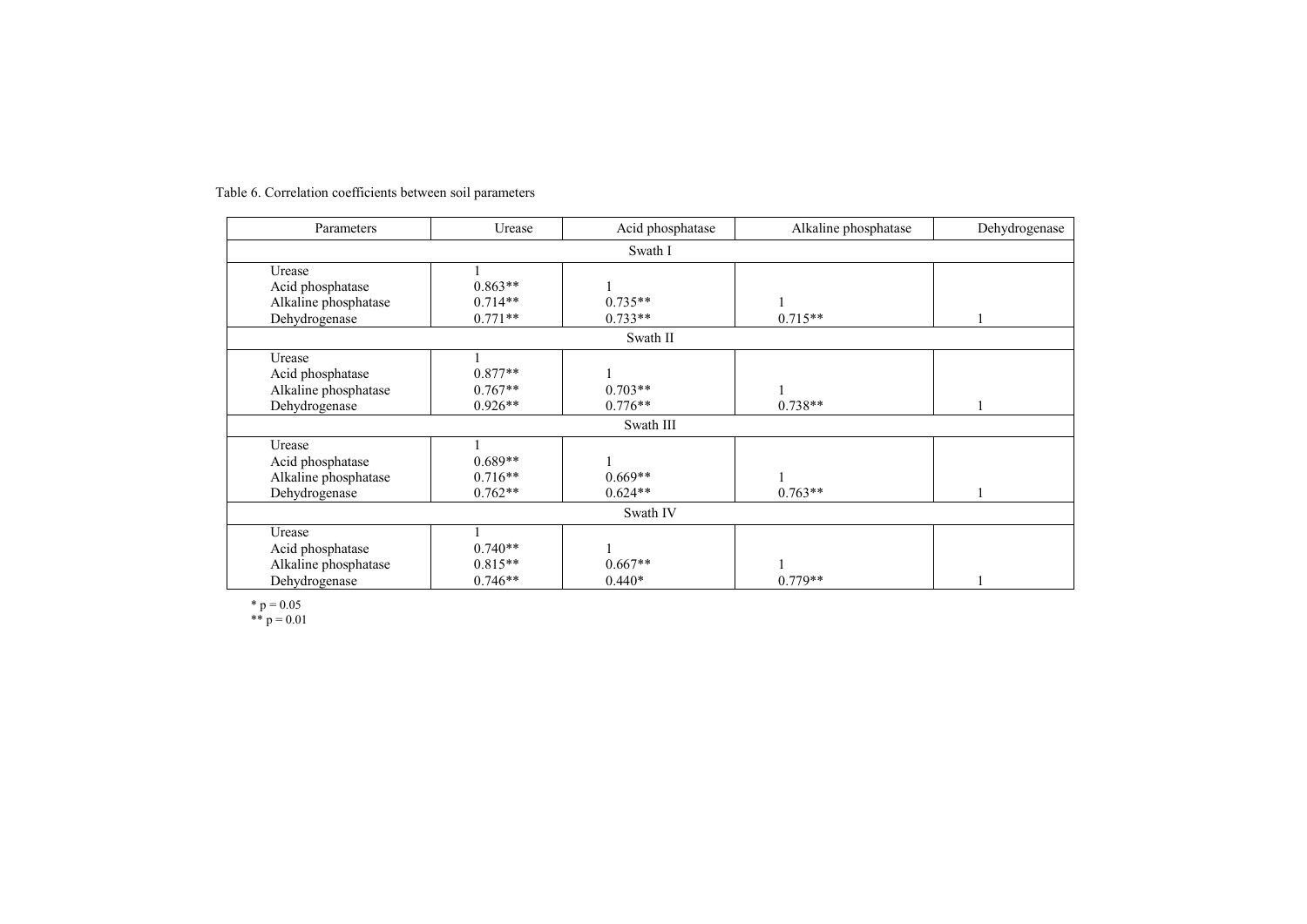higher doses – of 150 and 225 mg  $kg^{-1}$  Ni soil caused a significant decrease in their activity. Nickel in a dose of  $75 \text{ mg Ni kg}^{-1}$  soil was found to be a biocatalyst of enzyme activity, whereas at higher doses – inhibitor of enzyme activity, which is consistent with both previously conducted studies [Kalembasa and Kuziemska 2008, 2010, Kuziemska 2012] and the results obtained by other authors [Wyszkowska and Wyszkowski 2004].

Liming ambiguously modified examined features, causing, *inter alia*, the reduction of acid phosphatase activity and stimulating the activity of alkaline phosphatase. Both organic materials caused a significant increase in the urease and alkaline phosphatase activity, whereas their effect on the activity of two other analyzed enzymes varied. Straw stimulated the activity of dehydrogenases and acid phosphatase while brown coal caused a slight decrease in their activity. Both liming and organic substances – straw and brown coal were limiting the negative effect of larger amounts of nickel in the soil on activity of analyzed enzymes.

### **CONCLUSIONS**

1. Application of nickel at a dose of 75 mg Ni  $kg^{-1}$  soil resulted in a significant increase in the enzymatic activity of the soil, while higher doses resulted in its significant decrease.

2. Liming stimulated the activity of alkaline phosphatase, simultaneously causing reduction of the activity of urease and acid phosphatase in the analysed soil.

3. Straw caused an increase of urease, dehydrogenase, acid and alkaline phosphatase activity in the soil.

4. Brown coal stimulated urease and alkaline phosphatase activity and decreased dehydrogenases acid phosphatase activity in the soil.

5. The negative effect of larger amounts of nickel in the soil on its enzymatic activity was limited by liming and organic material use.

## **REFERENCES**

Casida L.E., J.R, Klein D.A, Santoro T., 1964. Soil dehydrogenase activity. Soil. Sci. 98, 371–379.

- Cheng Hu., Zhiping Cao., 2007. Size and Activity of the soil microbial biomass and soil enzyme Activity in long-term field experiments. World J. Agric. Sci. 3(1), 63–70.
- Dick R.P., 1992. A review long-term effect of agricultural system on soil biochemical and microbial parameters. Agriculture, Ecosystems and Environment. 40.
- Dickson N.E., Gazzola C., Beakeley R.L., Zerner B., 1975. Jack bean ureaze [E C 3.5.15]. A metalloenzyme a simple biological vol for nickel. J. Am. Chem. Soc. 97, 4130–4133.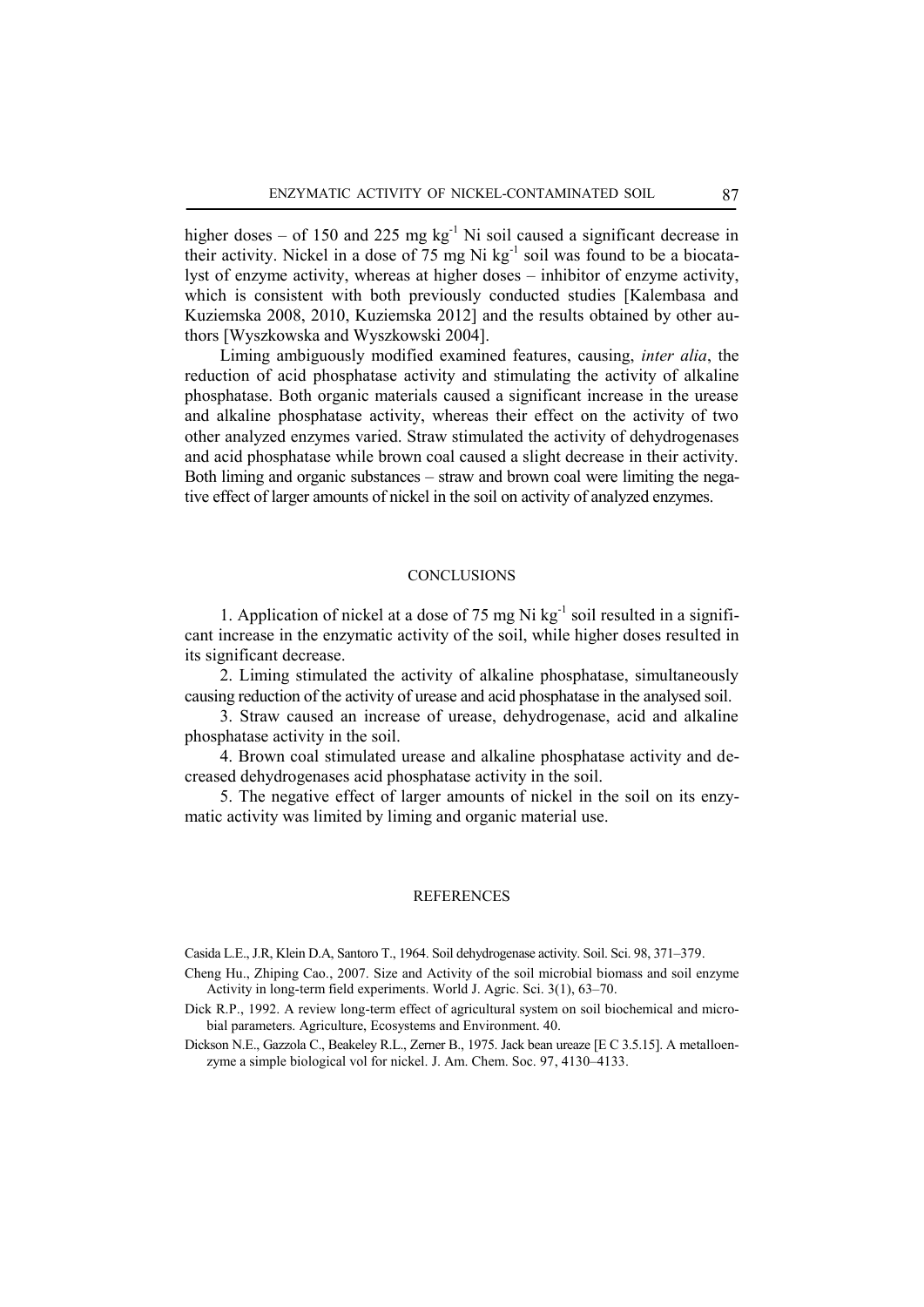- Hofmann G., Teicher K., 1961. Ein kolorimetrisches Verfahren zur Bestimmung der Ureaseaktivitäd in Böden. Ziet. Pflanzenernaehr. Dung. Bodenkunde. 95, 55–63.
- Kalembasa S., Kuziemska B., 2008. Wpływ zanieczyszczenia gleby niklem na plon i zawartość fosforu w kupkówce pospolitej oraz aktywność enzymatyczną gleby. Prace Nauk. UE we Wrocławiu, Chemia, Związki fosforu w chemii, rolnictwie, medycynie i ochronie środowiska. 4(1204), 72–81.
- Kalembasa S., Kuziemska B., 2010. Influence of waste organic materials on phosphataseses activities in nickel-contaminated soils. Pol. J. Environ. Stud. Series of Monographs 2, 83–90.
- Koper J., Lemanowicz J., Igras J., 2004. Wpływ nawożenia na aktywność fosfatazy i zawartość wybranych frakcji fosforu. Annales UMCS Sec. E, 55, 2, 679–686.
- Krzywy-Gawrońska E., Krzywy E., Wołoszyk Cz., 2008. Wpływ kompostów z wycierki ziemniaczanej i komunalnego osadu ściekowego na aktywność enzymatyczną gleby. Zesz. Prob. Post. Nauk Roln. 533, 219–229.
- Kucharski J., 1997. Relacje pomiędzy aktywnością enzymów a żyznością gleby, w: W. Barabasz (red.), Drobnoustroje w środowisku. Występowanie, aktywność i znaczenie AR Kraków, 327–347.
- Kuziemska B., 2012. Aktywność dehydrogenaz w glebie zanieczyszczonej niklem. Ochrona Środ. Zasob. Nat. 52, 103–113.
- Mocek-Płóciniak A., 2010. Wykorzystanie aktywności enzymatycznej do oceny wpływu antropogenicznych zmian wywołanych przez metale ciężkie w środowisku glebowym. Nauka Przyr. Technol. 4(6), ss. 86.
- Moreno J.L., Garcia C., Hernamdez T., 2003. Toxic effect of cadmium and nickel on soil enzymes and the influence of adding sewage sludge. Eur. J. Soil Sci. 54, 377–386.
- Myśków W., Kobus J., 1986. International Symposium on Soil Biology and Conservation of the Biosphere (Sopron 1985). Poast. Mikrobiol. 25, 243–255.
- Russel S., 1974. Drobnoustroje a życie gleby. PWN, Warszawa.
- Smejkalova M., Mikanova O., Borucka L., 2003. Wpływ metali ciężkich na aktywność mikroorganizmów glebowych. Plant Soil Environ. 49(7), 321–3294
- Styła K., Sawicka A., 2010. Microbiological activity soil against the background of differentiated irrigation on fertilization in apple (Malus domestica) orchard after replantion. Agron. Rearch. 8(1), 827–836.
- Tabatabai M.A., 1994. Soil enzymes. Methodes soil analis. Part 2. Microbiologicea and biochemical properties. 55, SA, Series 5, 775–833.
- Wyszkowska J., Wyszkowski M., 2004. Wpływ zanieczyszczenia gleby niklem na jej aktywność enzymatyczną. Zesz. Prob. Post. Nauk Roln. 505, 518–522.
- Wyszkowska J., Zaborowska M., Kucharski J., 2006. Aktywność enzymów w glebie zanieczyszczonej cynkiem. EJPAU 9(1), 6, www.ejpau.media.pl
- Zantua M.J., Bremner J.M., 1975. Comparison of methods of assaying urease activity in soils. Soil Biol. Biochem. 7, 291–295.

#### AKTYWNOŚĆ ENZYMATYCZNA GLEB ZANIECZYSZCZONYCH NIKLEM

**Streszczenie.** Badaniami objęto glebę po trzyletnim doświadczeniu wazonowym, które przeprowadzono w latach 2009–2011 w obiekcie UPH w Siedlcach, w trzech powtórzeniach, w układzie całkowicie losowym. W eksperymencie uwzględniono następujące czynniki: 1 – ilość Ni w glebie  $(0, 75, 150 \text{ i } 225 \text{ mg } \text{ kg}^{-1}$  gleby, przez stosowanie wodnego roztworu NiSO<sub>4</sub>7H<sub>2</sub>O); 2 – wapnowanie (0 i Ca wg 1 Hh, w formie CaCO<sub>3</sub>); 3 – odpadowe materiały organiczne (słoma żytnia w dawce 4 tha<sup>-1</sup> i węgiel brunatny w dawce 40 tha<sup>-1</sup>). W każdym roku doświadczenia rośliną